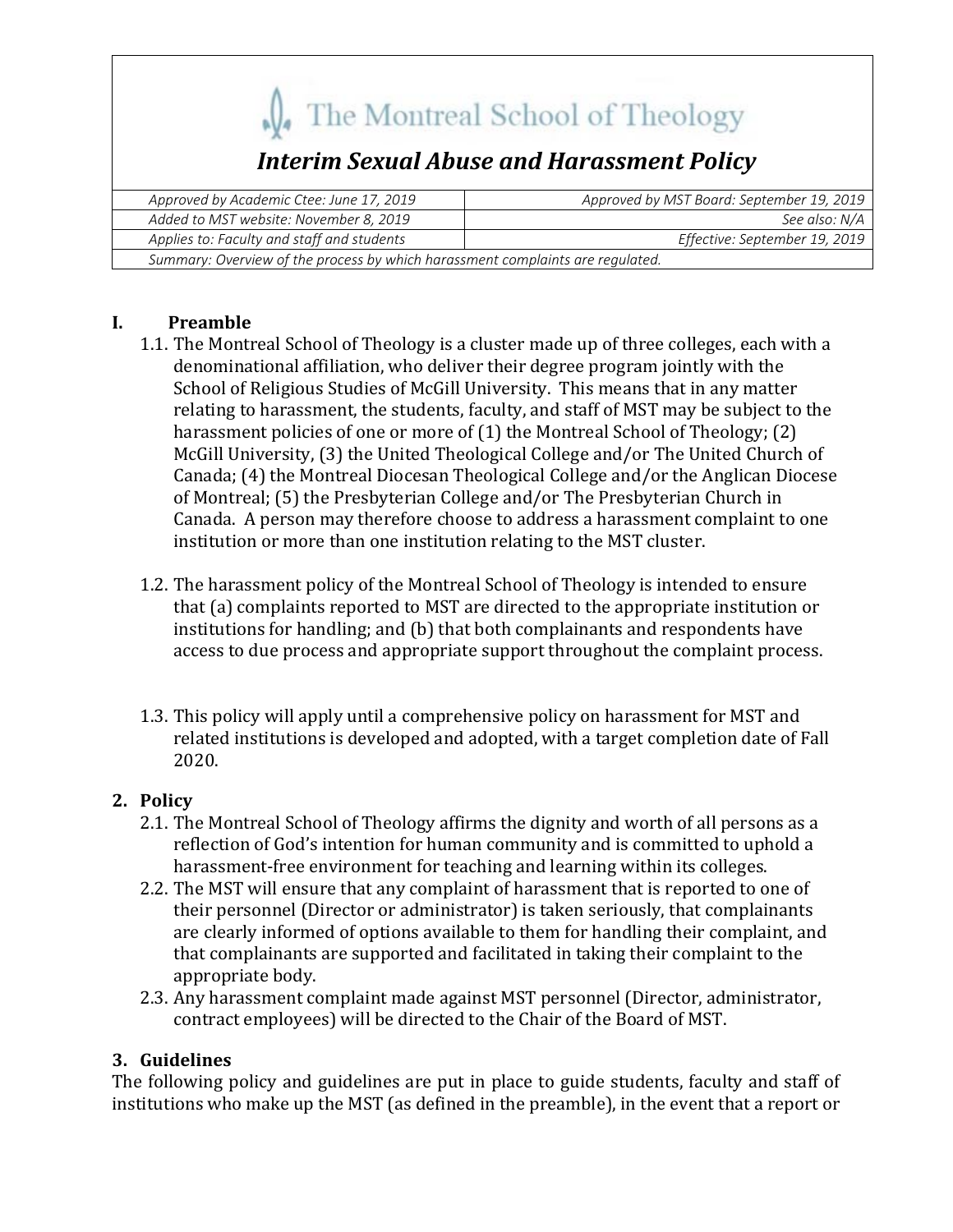complaint from any person is made to MST personnel (Director or Administrator) against any member of the MST community, whether faculty, staff or student.

- 1. Each related college (UTC, Dio, PC) of MST will be governed by its own Sexual Abuse and Harassment Policy and will commit to making their policies publicly available to students, faculty, and staff. The role of MST will be to ensure that a current copy of the policy is posted on the respective institution's website and on the MST website.
- 2. A person reporting a harassment complaint against a student, faculty member, or employee of one of the colleges of MST or of McGill University's School of Religious Studies may choose which institution or institutions they wish to handle their complaint.
	- 2.1. The Director of MST or designate is responsible for ensuring that complainants are informed of their options and supported in taking their complaint to the appropriate body or bodies.
	- 2.2. In the case of a harassment complaint relating specifically to MST (i.e. made by MST course registrants or directed against MST administrative staff or contract employees), the complainant may choose to bring their complaint to the Chair of the MST Board.
- 3. The MST Board will establish a Harassment Advisory Committee consisting of at least four people with a balance of men and women, clergy and lay and representation from each college community, of whom at least one is not a member of the Board of MST or of one of the colleges. The Harassment Advisory Committee must not include any of the College Principals, nor chairs of college boards. The responsibilities of the Advisory Group are to:
	- 3.1 Become familiar with the issues involving harassment and with policies governing individual colleges and McGill University;
	- 3.2 Ensure that college and MST policies are up-to-date and publicly available, as indicated above;
	- 3.3 Advise complainants about the existence of harassment policies from McGill, individual colleges, and MST and their access to these policies;
	- 3.4 Ensure that both the complainant and the respondent have access to pastoral care;
	- 3.5 In the event that the respondent is a member of the Advisory Group, that person will be removed from the committee and if required, replaced by another member designated by the Chair;
	- 3.6 Ensure that this policy is regularly reviewed and updated and conforms to provincial legislation.
- 4. Complaints of sexual abuse and harassment may be brought by any complainant to the Principal of the college to which the complainant belongs, to the Director of MST, to the Chair of the Board of MST, or to another person as designated by any college-specific policy, at the discretion of the complainant.